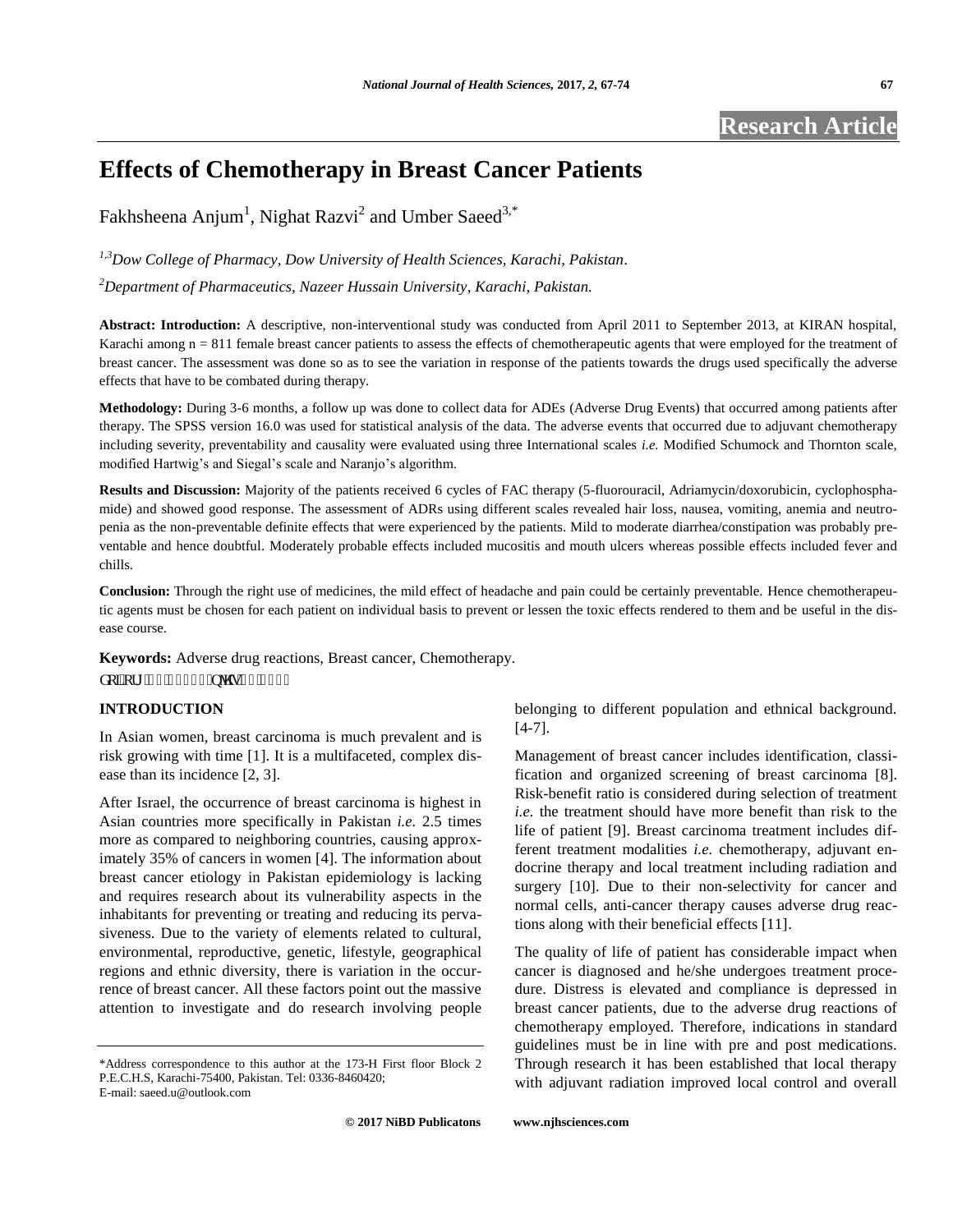survival in breast cancer patients, hence, decreasing 70% relapse rate proportionally and 9% to 12% proportional decrease in death rates [12, 13]. Unluckily there are no specific standard guidelines in regard to management and anticipation of adverse effects of radiation therapy. The adverse effects that are common in breast carcinoma patients are on skin, hence use of topical agents are suggested for their management [14-16]. This finding is in line with the results of radiation therapy provided to female cancer patients in Karachi, Pakistan [17].

In females with post-menopausal symptoms ,third generation aromatase inhibitors (AIs) *i.e. /* exemestane, anastrozole and letrozoleare are mainly used in substitution to Tamoxifen because of their greater effectiveness particularly in Estrogen receptor –positive breast carcinoma [18].

Some adverse effects like nyalgia, anthralgia and hot flashes are associated with adjuvant hormonal therapy [19, 20]. These findings are similar to the results of a study recently conducted in Karachi, Pakistan in breast cancer patients [48].

For the treatment of breast cancer different types of cytotoxic agents are used that targets cell cycle processes at various steps. The following (Fig. **1**) shows the functioning of cytotoxic agents in patients suffering from cancer [21].

Chemotherapy drugs  $( \bigcirc )$  can block hormone attachment ("binding") to their receptors and block growth.



**Fig. (1).** Functioning of chemotherapeutic agents.

In table **1** some toxicities are listed due to use of different chemotherapeutic agents [22, 23].

Table **1**. Toxicities due to some chemotherapeutic agents used for breast cancer treatment.

| <b>Chemotherapeutic</b><br>Agent | <b>Toxicities</b>                                                                                                                                                                              |
|----------------------------------|------------------------------------------------------------------------------------------------------------------------------------------------------------------------------------------------|
| Doxorubicin,<br>epirubicin       | Myelosuppression, cardiomyopathy, Alopecia,<br>nausea, vomiting, stomatitis, ulceration, necrosis                                                                                              |
| Paclitaxel                       | Neutropenia, peripheral neuropathy, Alopecia,<br>fluid retention, myalgia, skin reactions, ulcera-<br>tion, necrosis, stomatitis, hypersensitivity reac-<br>tions, nausea, vomiting, arrythmia |

| Cyclophosphamide | Myelosuppression, hemorrhagic cystitis, Alope-<br>cia, stomatitis, amenorrhea, nausea, vomiting |
|------------------|-------------------------------------------------------------------------------------------------|
| Capecitabine     | Diarrhea, hand-foot syndrome,<br>Myelo-<br>suppression, nausea, vomiting, stomatitis            |
| Gemcitabine      | Myelosuppression, Nausea, vomiting, diarrhea,<br>fever, chills, arthralgia, myalgia             |
| Fluorouracil     | Myelosuppression, Diarrhea, alopecia, nausea,<br>stomatitis, neurotoxicity                      |
| Cisplatin        | Myelosuppression, Delayed nausea, vomiting,<br>alopecia, nephrotoxicity, ototoxicity            |
|                  |                                                                                                 |

### **METHODOLOGY**

This research was a descriptive, non-interventional study in which total  $n = 811$  adult breast cancer female patients with the mean age of  $47.02 \pm 11.79$  years were recruited from KIRAN hospital, Karachi, Pakistan using random convenience sampling. Prior approval was taken from the hospital administration committee to conduct this observational study and positive consent of the patients for their participation in the study was taking using in-person interview and by questionnaire directed by researcher. Data was collected from April 2011 to September 2013 from breast cancer patients. To record the adverse drug events of chemotherapy, treatment data was collected from the patients within 3 to 6 weeks. SPSS (16.0 version) was used for statistical analysis of data. Percentage and frequency were assessed, computed, and classified for any adverse effects that resulted from adjuvant cytotoxic therapy.

Moreover, three International scales namely, modified Schumock and Thornton, modified Hartwig's and Siegel scale and Naranjo's algorithm were used to evaluate severity, causality and preventability.

#### **Inclusion and Exclusion Criteria**

Only those participants were recruited who were willing to continue with the study and were cases of breast carcinoma that were being treated at KIRAN hospital, Karachi. It was required for ease of follow-up of the cases. Breast cancer cases were confirmed for having disease and those cases were excluded who had evidence of any cancer other than breast cancer.

# **RESULTS**

Among 811 female breast cancer patients included in this study, majority had stage I or stage II breast cancer. Most of the patients were seen to have significantly good response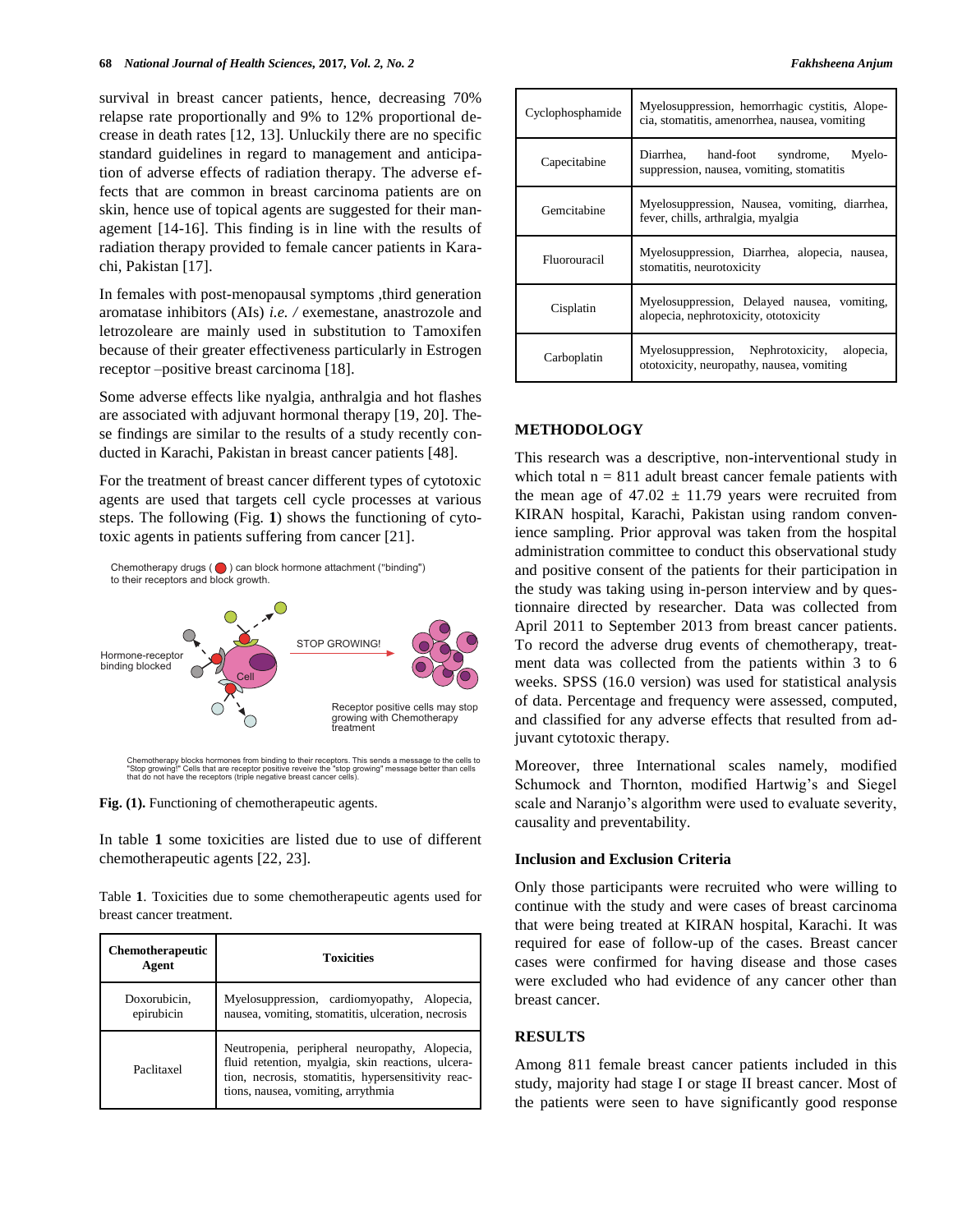after receiving 6 cycles of chemotherapy when they were treated with various cycles and types of chemotherapy (Table **2** and **3**). Mostly FAC therapy (5-fluorouracil, Adriamycin/doxorubicin, cyclophosphamide) was employed for treating the patients (Table **3**). Following chemotherapy, vomiting/nausea (n = 799, 98.52%), alopecia (n = 763, 94.08%), anemia /neutropenia (n = 764, 94.20%), fatigue/anorexia  $(n = 743, 91.61\%)$  and mucositis/mouth ulcers  $(n = 743,$ 91.61%) were the adverse effects most commonly observed in the patients. The assessment of the ADRs using different assessment scales namely, Schumock and Thornton 1992, Hartwig *et al.*, 1992 and Naranjo *et al.*, 1981 for causality, preventability and severity respectively are shown in Table **4**.

Table **2**. Chemotherapy Cycles and response in different age groups of breast cancer cases.

|                   | Chemotherapy             | <b>Chemotherapy Response</b> |                          |                  |  |  |  |
|-------------------|--------------------------|------------------------------|--------------------------|------------------|--|--|--|
| Age group (years) | No. of cycles            | $\mathbf{Good}$              | Partial                  | Total $(\% )$    |  |  |  |
|                   | $\overline{4}$           | $\sqrt{5}$                   | $\,1\,$                  | $\sqrt{5}$       |  |  |  |
| $20 - 30$         | $\sqrt{6}$               | 52                           | $\mathfrak{Z}$           | 55               |  |  |  |
| $(p=<0.001)$      | $\,8\,$                  | $\sqrt{2}$                   | $\boldsymbol{0}$         | $\sqrt{2}$       |  |  |  |
|                   | $\overline{\phantom{a}}$ | $\overline{\phantom{a}}$     | $\overline{a}$           | 62(8.15)         |  |  |  |
|                   | $\sqrt{4}$               | $\sqrt{5}$                   | $\boldsymbol{0}$         | $\sqrt{5}$       |  |  |  |
| $31 - 40$         | $\sqrt{6}$               | 175                          | $\sqrt{5}$               | 180              |  |  |  |
| $(p = > 0.05)$    | $\,8\,$                  | $11\,$                       | $\boldsymbol{0}$         | $11\,$           |  |  |  |
|                   | $\overline{\phantom{a}}$ | $\overline{\phantom{a}}$     | $\overline{\phantom{a}}$ | 196 (25.78)      |  |  |  |
|                   | $\overline{4}$           | $\boldsymbol{7}$             | $\sqrt{2}$               | $\boldsymbol{9}$ |  |  |  |
| $41 - 50$         | $\sqrt{6}$               | 244                          | $\sqrt{5}$               | 249              |  |  |  |
| $(p=<0.001)$      | $\,8\,$                  | $\mathfrak{Z}$               | $\boldsymbol{0}$         | $\overline{3}$   |  |  |  |
|                   | $\bar{\mathcal{L}}$      | $\bar{\phantom{a}}$          | $\overline{\phantom{a}}$ | 261 (34.34)      |  |  |  |
|                   | $\sqrt{4}$               | $\overline{4}$               | $\boldsymbol{0}$         | $\overline{4}$   |  |  |  |
| $51 - 60$         | $\sqrt{6}$               | 91                           | $\boldsymbol{0}$         | 91               |  |  |  |
| $(p = > 0.05)$    | $\,8\,$                  | $\sqrt{2}$                   | $\boldsymbol{0}$         | $\sqrt{2}$       |  |  |  |
|                   | $\sim$                   | $\overline{\phantom{a}}$     | $\sim$                   | 97(12.7)         |  |  |  |
|                   | $\sqrt{4}$               | $\overline{4}$               | $\boldsymbol{0}$         | $\overline{4}$   |  |  |  |
| $>60$             | $\sqrt{6}$               | 133                          | $\sqrt{6}$               | 139              |  |  |  |
| $(p = > 0.05)$    | $\,8\,$                  | $\,1$                        | $\boldsymbol{0}$         | $\,1$            |  |  |  |
|                   | $\overline{\phantom{a}}$ | ٠.                           | $\overline{\phantom{a}}$ | 144 (18.94)      |  |  |  |
|                   |                          | 760 (100)                    |                          |                  |  |  |  |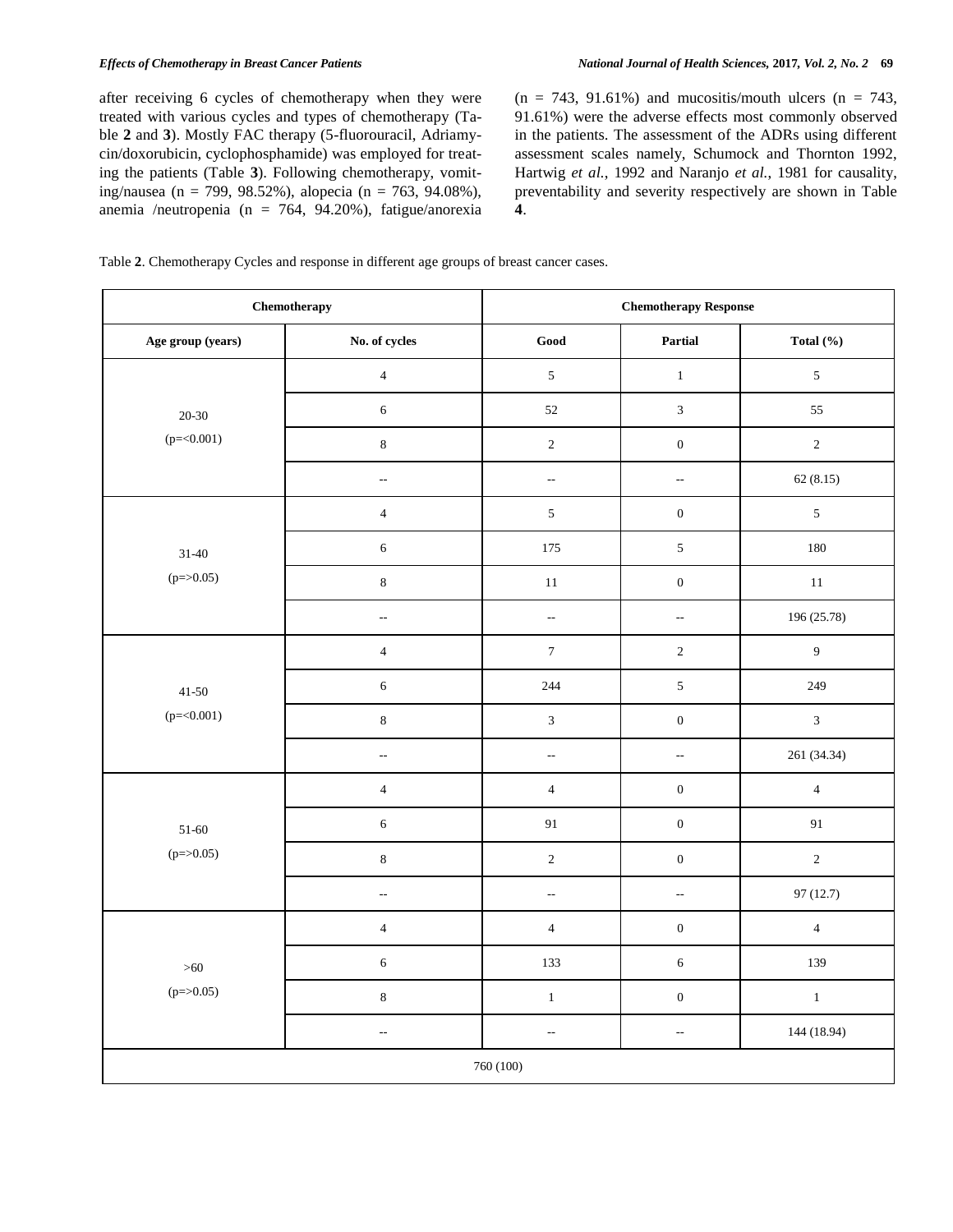|  |  |  |  |  |  | Table 3. Various chemotherapeutic agents used in breast cancer patients. |  |
|--|--|--|--|--|--|--------------------------------------------------------------------------|--|
|--|--|--|--|--|--|--------------------------------------------------------------------------|--|

| <b>Chemotherapy Used</b> |                            |                           |                |                             |                           |                                                                  |                     |  |  |  |
|--------------------------|----------------------------|---------------------------|----------------|-----------------------------|---------------------------|------------------------------------------------------------------|---------------------|--|--|--|
| Age group<br>(years)     | <b>Chemotherapy Cycles</b> | Capecitabine              | <b>FAC</b>     | <b>TAC</b>                  | $ACxT$                    | 5-FU/Vinorelbine or Carboplatin/<br>${\bf \textbf{Gemcitabine}}$ | <b>Total</b><br>(%) |  |  |  |
|                          | $\overline{4}$             | $\mathbb{Z}^2$            | $\sqrt{5}$     | $\bar{\phantom{a}}$         | $\sim$                    | $\overline{\phantom{a}}$                                         | $\sqrt{5}$          |  |  |  |
| 20-30                    | $\sqrt{6}$                 | $\overline{\phantom{a}}$  | 47             | $\overline{4}$              | $\overline{\phantom{a}}$  | $\mathfrak{S}$                                                   | 56                  |  |  |  |
|                          | $\,8\,$                    | $\mathbb{H}^{\mathbb{H}}$ | $\sqrt{2}$     | 6                           | $\overline{\phantom{a}}$  | $\mathbb{L}^{\mathbb{L}}$                                        | $\,8\,$             |  |  |  |
|                          | $\overline{\phantom{a}}$   | $\sim$                    | 54             | 10                          | $\overline{\phantom{a}}$  | $\mathfrak{S}$                                                   | 69                  |  |  |  |
|                          | $\overline{4}$             | $\,1\,$                   | $\sqrt{6}$     | $\overline{\phantom{a}}$    | $\overline{\phantom{a}}$  | $\overline{\phantom{a}}$                                         | $\boldsymbol{7}$    |  |  |  |
| $31 - 40$                | $\sqrt{6}$                 | $1\,$                     | 181            | $5\,$                       | $\overline{c}$            | 6                                                                | 195                 |  |  |  |
|                          | $\,8\,$                    | $\overline{\phantom{a}}$  | 11             | $\overline{\phantom{a}}$    | $\overline{\phantom{a}}$  | $\overline{\phantom{a}}$                                         | 11                  |  |  |  |
|                          | $\bar{\mathcal{L}}$        | $\sqrt{2}$                | 198            | $5\,$                       | $\sqrt{2}$                | $\sqrt{6}$                                                       | 213                 |  |  |  |
|                          | $\overline{4}$             | $\overline{\phantom{a}}$  | $10\,$         | $\mathbf{1}$                | $\overline{\phantom{a}}$  | $\overline{\phantom{a}}$                                         | $11\,$              |  |  |  |
| 41-50                    | 6                          | $\mathfrak{Z}$            | 247            | $\overline{4}$              | $\tau$                    | $\mathfrak{S}$                                                   | 266                 |  |  |  |
|                          | $\,8\,$                    | $\mathbb{Z}^2$            | $\mathfrak{Z}$ | $\sim$                      | $\overline{\phantom{a}}$  | $\bar{\phantom{a}}$                                              | $\mathfrak{Z}$      |  |  |  |
|                          | $\overline{\phantom{a}}$   | $\overline{3}$            | 260            | $5\,$                       | $\boldsymbol{7}$          | $\sqrt{5}$                                                       | 280                 |  |  |  |
|                          | $\overline{4}$             | $\overline{\phantom{a}}$  | $\overline{3}$ | $\mathcal{L}_{\mathcal{F}}$ | $\overline{\phantom{a}}$  | $\sim$                                                           | $\overline{3}$      |  |  |  |
| 51-60                    | $\sqrt{6}$                 | $\sim$                    | 96             | $\sim$                      | $\sqrt{3}$                | $\mathfrak{Z}$                                                   | 102                 |  |  |  |
|                          | $\,8\,$                    | $\sim$                    | $\overline{2}$ | $\overline{\phantom{a}}$    | $\overline{\phantom{a}}$  | $\overline{\phantom{a}}$                                         | $\sqrt{2}$          |  |  |  |
|                          | $\bar{\mathcal{L}}$        | $\overline{\phantom{a}}$  | 101            | $\bar{\phantom{a}}$         | $\mathfrak{Z}$            | $\sqrt{3}$                                                       | 107                 |  |  |  |
|                          | $\overline{4}$             | $\overline{\phantom{a}}$  | $\mathfrak{Z}$ | $\mathbb{L}^{\mathbb{L}}$   | $\overline{\phantom{a}}$  | $\overline{\phantom{a}}$                                         | $\mathfrak{Z}$      |  |  |  |
| $>60$                    | $\sqrt{6}$                 | $\overline{\phantom{a}}$  | 132            | $\,1\,$                     | $\sqrt{3}$                | $\sqrt{2}$                                                       | 138                 |  |  |  |
|                          | $\,8\,$                    | $\sim$                    | $\mathbf{1}$   | $\sim$                      | $\mathbb{H}^{\mathbb{H}}$ | $\sim$                                                           | $\mathbf{1}$        |  |  |  |
|                          | $\overline{\phantom{a}}$   | $\overline{\phantom{a}}$  | 136            | $1\,$                       | $\sqrt{3}$                | $\sqrt{2}$                                                       | 142                 |  |  |  |
|                          | Total                      | $5\,$                     | 749            | 21                          | 15                        | $21\,$                                                           | 811                 |  |  |  |

Table **4**. Different scales used for assessment of ADRs due to chemotherapy for breast cancer.

| S. No<br><b>ADRs</b> |                       | Naranjo's Algorithm |                |               | Hartwig's and Siegel Scale |     |           | <b>Schumock and Thornton Scale</b> |                          |       |  |
|----------------------|-----------------------|---------------------|----------------|---------------|----------------------------|-----|-----------|------------------------------------|--------------------------|-------|--|
|                      | DE                    | <b>PR</b>           | P <sub>O</sub> | <b>DO</b>     | МI                         | MO  | <b>SE</b> | <b>DP</b>                          | <b>PP</b>                | NP    |  |
|                      | Anemia/Neutropenia    | 764                 | 20             | $\sim$ $\sim$ | $-1$                       | $-$ | $- -$     | 764                                | $\overline{\phantom{m}}$ | $-$   |  |
| 2                    | Vomiting/nausea       | 779                 | 20             | $- -$         | $- -$                      | $-$ | 779       | --                                 |                          | $- -$ |  |
| 3                    | Diarrhea/constipation | $- -$               | 35             | $- -$         | 764                        | 743 | 35        | --                                 | $- -$                    |       |  |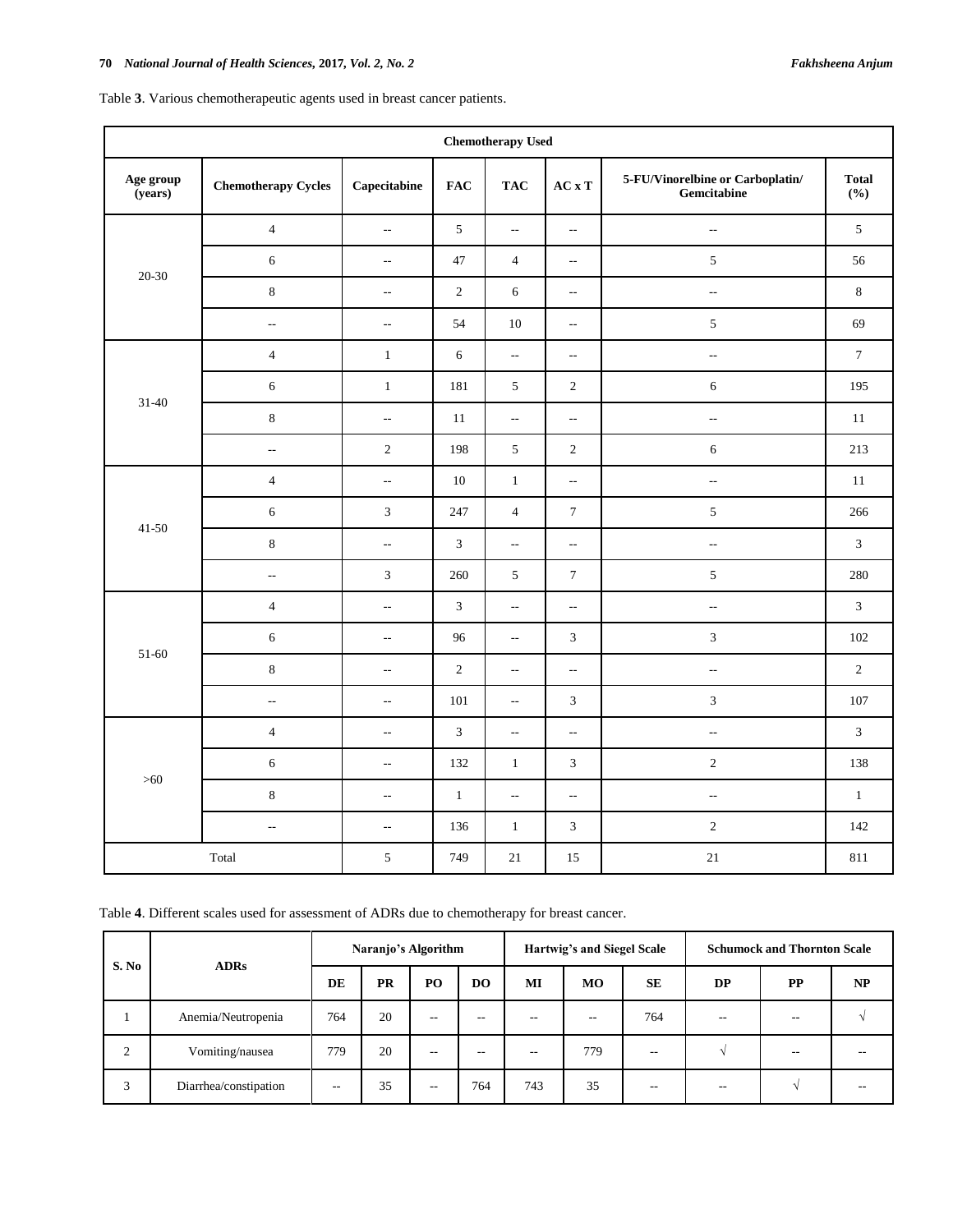| $\overline{4}$ | Alopecia                | 763               | 36    | $-$ | $-$           | 21  | 763                      | $-$                      | $-$        | --         |  |
|----------------|-------------------------|-------------------|-------|-----|---------------|-----|--------------------------|--------------------------|------------|------------|--|
| 5              | Skin/nail discoloration | $\overline{a}$    | 15    | 42  | 742           | 36  | $-$                      |                          |            |            |  |
| 6              | Fatigue/anorexia        | 56                | $- -$ | 743 | $\frac{1}{2}$ | 742 | 36                       | $- -$                    | $-$        | $-$        |  |
| $\tau$         | Mucositis/mouth ulcers  | 15                | 743   | 21  | $-$           | --  | 758                      | --                       | $-$        | $\sqrt{ }$ |  |
| 8              | Fever/chills            | $ -$              | 56    | 722 | $ -$          | 742 | 36                       | $-$                      | $-$        | $\sqrt{ }$ |  |
| 9              | Headache/pain           | $ -$              | 21    | 36  | 742           | 21  | $-$                      | $- -$                    | $\sim$     | $-$        |  |
| 10             | Anxiety                 | $\qquad \qquad -$ | $- -$ | 41  | $ -$          | 41  | $\overline{\phantom{a}}$ | $- -$                    | $\sqrt{ }$ | $- -$      |  |
| 11             | Other toxicities        | 15                | 21    | 742 | $- -$         | 20  | 36                       | $\overline{\phantom{m}}$ | $- -$      | $\sqrt{ }$ |  |

Where:

DE = definite, PR= probable, PO = possible, DO= doubtful

 $MI = mild, MO = moderate, SE = severe$ 

 $DP =$  definitely preventable,  $PR =$  probably preventable,  $NP =$  not preventable

The assessment of ADRs using different scales revealed hair loss, nausea, vomiting, anemia and neutropenia among the non-preventable definite effects that were experienced by the cancer patients. Nail and skin discoloration were not preventable but doubtful. Constipation and diarrhea were probably preventable and hence doubtful whereas moderately probable effects included mucositis and mouth ulcers and possible effects included fever and chills. Through the right use of medicines, the mild effect of headache and pain could be certainly preventable [24].

Due to chemotherapy that causes myleosupression, there was occurrence of dose-limited febrile neutropenia [25, 26]. In the females with breast carcinoma, the major damaging chemotherapeutic effect observed in this study was alopecia [27].

In this study it was observed and found that in high risk patients, receiving AC X T therapy, peripheral neuropathy, arthralgia, myalgia and leucopenia were considerably higher than in those to whom FAC therapy was given, but in the latter treatment, diarrhea, hyperpigmentation, anemia and stomatitis were significantly elevated [28].

# **DISCUSSIONS**

Breast carcinoma has been considered as the most common cancer in women worldwide and has contributed to nearly one quarter of all kinds of female cancers [29]. From the developed regions, reports of higher incidence but reduced mortality rates have been seen because of breast carcinoma, although generally forty-five percent of victims and fifty-five percent of deaths are observed in the establishing regions. Some Pakistani studies have gradually discovered breast carcinoma to be the most common cancer in women [30-33].

The cancer patients living in developing countries are found to have inadequate means for combating this disease [34].

In this study, the mean age of breast cancer patients was found as  $47.02 \pm 11.79$  years and other studies that conducted in Pakistan also reported the similar age group for breast cancer patients [35, 36].

The management of breast cancer is achieved through various techniques like radiation, surgery, chemotherapy and endocrine therapy [37]. In this study majority patients of breast carcinoma, *i.e.* n = 776(95.68%) experienced surgery as breast conservation therapy. In this study, systematic management and/or adjuvant radiation were applied to patients after surgical healing. In existing method, also, care standard for stage one to three breast carcinoma is surgery, which is followed by systematic management or adjuvant radiation or combination of both if necessary [38]. Patients  $(n = 709, 87.42\%)$  received radiation therapy either for 18 or 21 days resulting in 'good' *i.e.* complete responses significantly in more than 90% cases [39].

Hormonal therapy is considered as the fundamental fragment of the breast carcinoma management in complete stages [40, 41]. Adjuvant endocrine therapy *i.e.* Tamoxifen (20 mg) and Letrozole (2.5 mg) was suggested to patients of breast carcinoma ( $n = 508$ , 62.63%); Tamoxifen was suggested to most of the patients (96.06%) due to both its agonist and antagonist properties for estrogens [42]. The common feedback observed during the follow ups for adjuvant endocrine therapy among the breast cancer patients of this study was 'good' (complete).

Women having early breast cancer usually have to take systemic adjuvant chemotherapy which is bound for entire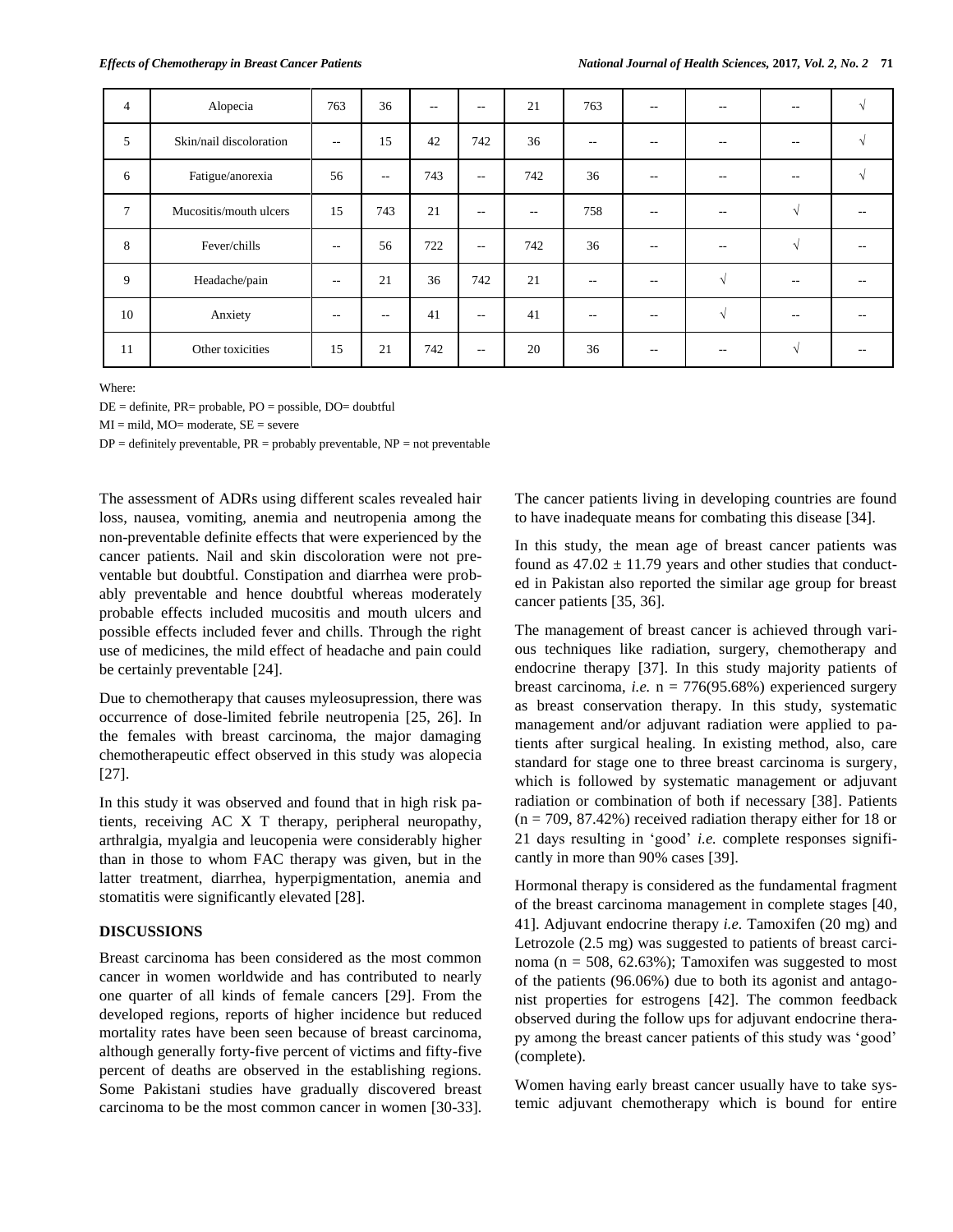node-positive breast carcinomas and tumors of more than 1cm size [43]. Chemotherapy is principally specified within 3 weeks of surgery and to get greatest outcomes; dose intensity and dose density should be carefully measured. The dosage for general management should be curtailed once adverse effects are observed in the patient [26]. In this research, breast carcinoma patients were given 4 to 8 cycles of adjuvant chemotherapy and most of the patients were in the age group of 41 to 50 years (Table **2**, **3**). The treatment response was examined after administering three cycles of chemotherapy. The feedback 'good' was taken as 'complete response' with omission of closely all biologic or radiologic defects seen at identification time of disease and nonexistence of some unique ones; though the patients might suffer from some expected adverse effects. The feedback of 4 to 8 cycles of adjuvant chemotherapy among 20 to 30 years and 41 to 50 years was seen as significantly complete (p<.001) (Table **2**).

For management of breast carcinoma, the initial chemotherapy comprised of FAC therapy, then TAC or AC x T therapy (6 cycles) according to the protocol of hospital. Few patients of metastasis were suggested for 8 cycles of Vinorelbine/5- FU or 6 cycles of Gemcitabine. In 2014, 3,485 OPD prescriptions of chemotherapy were assessed by Ketkaew and co investigators and informed that the mostly recommended combinations of chemotherapy were CMF regimen (16.15%, 563 prescriptions), Paclitaxel (12.63%, 440 prescriptions), FAC regimen (36.15%, 1,260 prescriptions), Docetaxel (4.88%, 170 prescriptions) and Capecitabine (7.49% 261 prescriptions). These results are much in line with the results of our study [44]. Kadakia and coworkers [44] observed in their recent study that the utilization of Anthracycline-based Paclitaxel regimen was found more frequently in more than 75% of breast cancer cases; AC followed by paclitaxel was seen to be the frequently used adjuvant therapy in females with early breast carcinoma [45]. It is obvious that approximately fifty to sixty percent breast cancer patients reacted to preliminary chemotherapies such as taxanes, anthracyclines, capecitabine, navelbine, cisplatin, gemcitabine, methotrexate and cyclophosphamide. Anthracyclines and taxanes stand as the most dynamic categories of that drugs are established as first line therapy [46].

In cancer patients, the hereditary polymorphism of enzymes are accountable for signaling paths and biotransformation of drug due to which adverse effects happen upon administration of chemotherapeutic agents [47]. This is also recognized that the chemotherapeutic agents are not selective for just cancer cells and they influence cell lines conveying higher growth and imitation rates. In this study, pre and post therapies were recommended to carcinoma patients for treatment because of chemotherapy induced adverse drug reactions. The methods of management suggested to patients were alike the treatments which is also evident from another study conducted previously in female cancer patients in Pakistan [48].

Adjuvant chemotherapy is usually well tolerated but many adverse effects are observed which include menstruation cessation (which may return or not), along with fatigue and alopecia. Most frequent adverse effects seen in patients because of adjuvant chemotherapy (Table **4**) were Anemia/Neutropenia (n = 764, 94.20%), Alopecia (n = 763, 94.08%), Fatigue/anorexia (n = 743, 91.61%) and Vomiting/ nausea (n = 799, 98.52%).

In the study it was observed that in high risk patients, receiving AC X T therapy, peripheral neuropathy, arthralgia, myalgia and leucopenia were considerably high than the given FAC therapy to the rest of the patients but in the latter treatment, diarrhea, hyperpigmentation, anemia and stomatitis were significantly elevated [48].

An ADR is a response to a drug which is harmful and not deliberate occurring at normal doses when used for prophylaxis, identification, or treatment of disease, or for the alteration of biological function in humans. Universally, in treatment practices potential difficulties are overcome by a mechanism that is set by numerous countries universally by recording ADRs and these databases provide facts and figures about these difficulties. It is required that appropriate standardized scales should be used to measure ADR's precisely. Different scales available for assessing adverse drug reactions that occur by the use of different therapeutic drugs are WHO Assessment Scale, Naranjo's Assessment Scale, Hartwig and Siegel Scale, Modified Schumock and Thornton scale, etc which had been used in this study [49-51] (Table **4**).

#### **CONCLUSION**

Breast cancer is a multi faceted disease that has emerged globally but has variations in associated risk factors from region to region. A specific standardized management plan for a recognized breast cancer patient using predictive aspects and prognostics could not be developed but for every patient personalized therapy should be tailored in order to prevent such patients from the noxious effects of medication. ADR databases should be nationally developed that may affect the treatment practices and hence bring about improvements not only in healthcare system but also for the affected patients.

# **CONFLICT OF INTEREST**

Declared none.

# **ACKNOWLEDGEMENT**

The support provided from KIRAN Hospital in this research is highly appreciated, and we are thankful to Dr. Akhtar Ahmed (Director of KIRAN Hospital) in particular.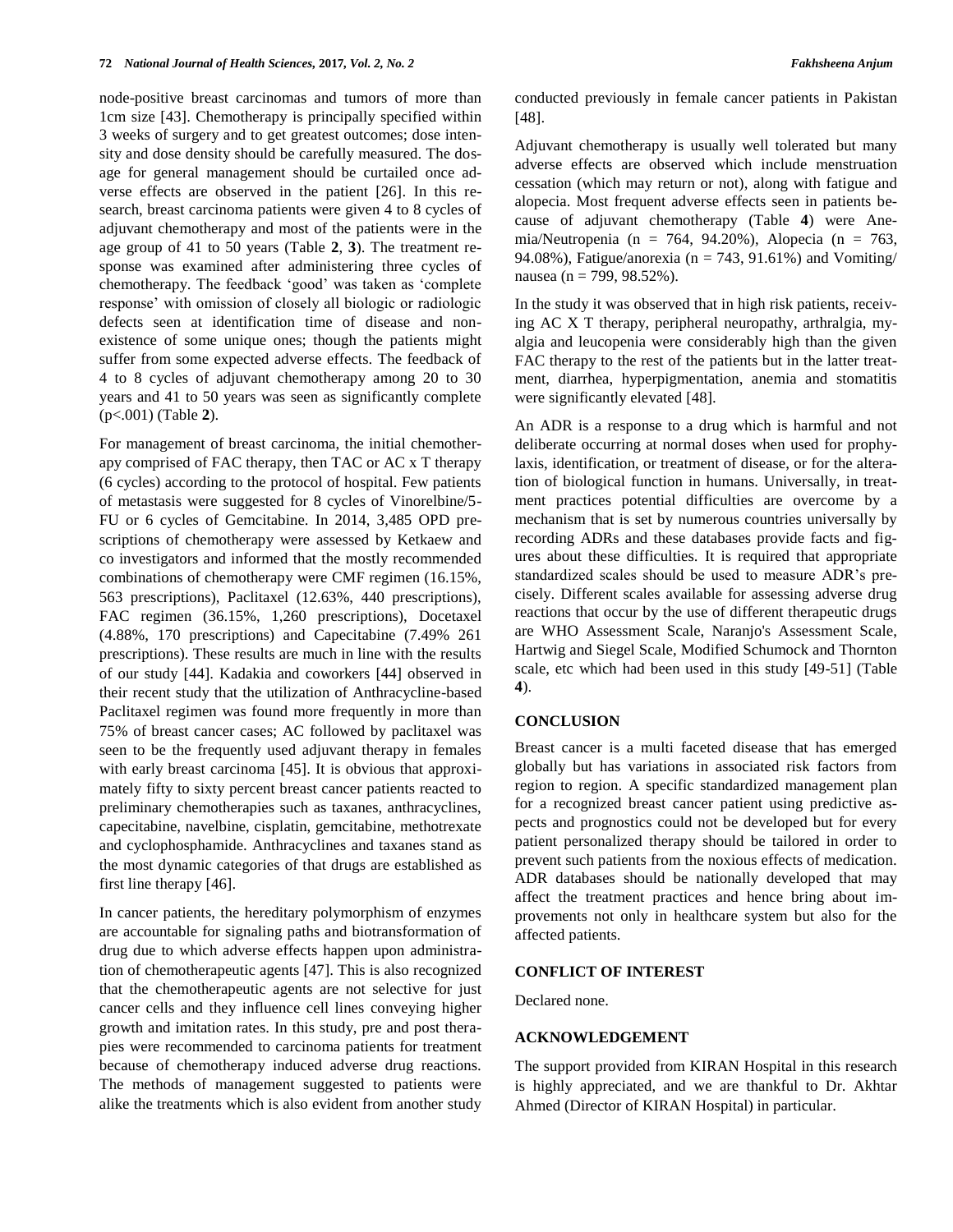#### **REFERENCES**

- [1] Kim H, Choi D. Distribution of BRCA1 and BRCA2 mutations in asian patients with breast cancer. *J. Breast Cancer.* 2013; 16(4): 357-365. DOI:10.4048/jbc.2013.16.4.357
- [2] Ferlay J, Shin H, Bray F, Forman D, Mathers C, Parkin D. Estimates of worldwide burden of cancer in 2008: GLOBOCAN 2008. *Int. J. Cancer,* 2010; 127(12): 2893-2917. DOI: 10.1002/ijc.25516
- [3] Jemal A, Ward E, Thun J. Recent trends in breast cancer incidence rates by age and tumor characteristics among US women. *Breast Can. Res.*, 2007; 9(3): R28.
- [4] Shaukat U, Ismail M, Mehmood N. Epidemiology, major risk factors and genetic predisposition for breast cancer in the Pakistani population. *Asian Pac. J. Cancer Prev.*, 2013; 14(10): 5625-5629.
- [5] Mordukhovich I, Rossner P, Terry M , Santella M, Zhang J, Hibshoosh H, Memeo L, Mansukhani M, Long M. Garbowski G. Associations between polycyclic aromatic hydrocarbon-related exposures and p53 mutations in breast tumors. *Environ. Health Perspect.,* 2010; 118: 511-18.
- [6] Labrèche F, Goldberg M, Valois M, Nadon L. Postmenopausal breast cancer and occupational exposures. Occup. *Environ. Med.*, 2010; 67(4): 263-269. DOI:10.1136/oem.2009.049817
- [7] Gammon D, Santella M, Genetic susceptibility and breast cancer risk: an update from the long island breast cancer study project. *Eur. J. Cancer*, 2008; 44(5): 636-640. DOI: 10.1016/j.ejca.2008.01.026
- [8] Geay F. Physiopathology, diagnosis and treatment of breast cancer. Soin; la revue de reference infirmiere, 2013; 25-29.
- [9] Maughan L, Lutterbie A, Ham S. Treatment of breast cancer. Am. Fam. *Physician*, 2010; 81(11): 1339-46.
- [10] Lukaszewicz K, Wtorek J, Bujnowski A, Skokowski J. Monitoring of breast tissue thermo-ablation by means of impedance measurements. *J. Phys. Conf. Ser.*, 2010; 224. DOI:10.1088/1742- 6596/224/1/012136
- [11] Jose J, Rao G. Pattern of adverse drug reactions notified by spontaneous reporting in an Indian tertiary care teaching hospital. *Pharmacol. Res.,* 2006; 54(3): 226-233.
- [12] Taylor E, Haffty G, Rabinovitch R, Arthur W, Halberg E, Strom A, *et al.* ACR Appropriateness criteria on postmastectomy radiotherapy: expert panel on radiation oncology-breast*. Int. J. Radia. Oncol. Phys.*, 2009; 73(4): 997-1002. DOI: 10.1016/j.ijrobp.2008.10.080
- [13] Buchholz A. Radiation therapy for early-stage breast cancer after breast-conserving surgery. *New Engl. J. Med.*, 2009; 360(1): 63-70. DOI: 10.1056/nejmct0803525
- [14] Chen F, Chen C, Lai H, Hung H, Liu C, Cheng H. Predictive factors of radiation-induced skin toxicity in breast cancer patients. *BMC cancer*, 2010; 10(1): 508. DOI: 10.1186/1471-2407-10-508
- [15] Schmuth M, Wimmer M, Hofer S, Sztankay A, Weinlich G, Linder D, *et al.* Topical corticosteroid therapy for acute radiation dermatitis: a prospective, randomized, double blind study. *Br. J. Dermatol.*, 2002; 146(6): 983-991.
- [16] Gozzo O, Panobianco S, Clapis J, Almeida D. Dermatological toxicity in women with breast cancer undergoing chemotherapy treatment. *Rev. Latino-Am. Enfermagem.*, 2010; 18(4): 681-687.
- [17] Fakhsheena A, Nighat R, Wajiha I. Effects of radiation and hormonal therapies in female breast cancer patients. *World J. Pharm. PharmSci.*, 2014; 3(11): 64-75.
- [18] Bonneterre J, Buzdar A, Nabholtz A, Robertson F, Thürlimann B, Von M, Sahmoud T, Webster A, Steinberg M. Anastrozole is

superior to tamoxifen as first line therapy in hormone receptor positive advanced breast carcinoma. *Cancer*, 2001; 92(9): 2247- 2258.

- [19] Hadji P, Kieback D, Tams J, Hasenburg A, Ziller M. Correlation of treatment-emergent adverse events and clinical response to endocrine therapy in early breast cancer: a retrospective analysis of the German cohort of TEAM. *Ann. Oncol.*, 2012; 23(10): 2566- 2572.
- [20] Su I, Sammel D, Springer E, Freeman W, Demichele A, Mao J. Weight gain is associated with increased risk of hot flashes in breast cancer survivors on aromatase inhibitors. *Breast Cancer Res. treat.*, 2010; 124(1): 205-211. DOI: 10.1007/s10549-010-0802-6
- [21] Triple step toward the cure. Triplesteptowardthecure.org. 2017 Available from: http://triplesteptowardthecure.org/understan-ding.php
- [22] Waldman S, Terzic A. Pharmacology and therapeutics: principles to practice, WB Saunders Co. Philadelphi, 2009.
- [23] Trevor J, Katzung G, Masters B. Basic and clinical pharmacology. 11<sup>th</sup> edition. New York: McGraw-Hill Medical, USA, 2009.
- [24] Naeim A, Henk H , Becker L, Chia V, Badre S, Li X, Deeter R. Pegfilgrastim prophylaxis is associated with a lower risk of hospitalization of cancer patients than filgrastim prophylaxis: a retrospective United States claims analysis of granulocyte colonystimulating factors (G-CSF). *BMC Cancer*. 2013; 13. DOI:10.1186/1471-2407-13-11
- [25] Kim I, Cho J, Choi E, Kwon I, Sung Y, Lee J, Nam S, Yang J. Perception, attitudes, preparedness and experience of chemotherapy-induced alopecia among breast cancer patients: a qualitative study. *Asian Pac. J. Cancer Prev.*, 2012; 13(4): 1383- 1388. DOI:10.7314/apjcp.2012.13.4.1383
- [26] Kluger N, Jacot W, Frouin E, Rigau V, Poujol S, Dereure O, *et al.* Permanent scalp alopecia related to breast cancer chemotherapy by sequential fluorouracil/epirubicin/cyclophosphamide (FEC) and docetaxel: a prospective study of 20 patients. *Ann. Oncol.*, 2012; 23(11): 2879-2884. DOI:10.1093/annonc/mds095
- [27] Chisholm-Burns A, Wells G, Schwinghammer L, Malone P, Kolesar J, Rotschafer J, Dipiro J. Pharmacotherapy Principles and Practice. McGraw-Hill New York. 2010. DOI: 10.12816/0027094
- [28] Palappallil S, Nair B, Jayakumar K, Puvathalil T. Comparative study of the toxicity of 5-fluorouracil-adriamycin-cyclophosphamide versus adriamycin-cyclophosphamide followed by paclitaxel in carcinoma breast. *Ind. J. Can.*, 2011; 48.68. DOI:10.4103/0019- 509x.75836
- [29] Ferlay J, Shin H, Bray F, Forman D, Mathers C, Parkin D. GLOBOCAN 2008: cancer incidence and mortality worldwide: IARC cancer base no. 10. Lyon, France: International agency for research on cancer, 2010.
- [30] Aziz Z, Sana S, Saeed S, Akram M. Institution based tumor registry from Punjab: five year data based analysis. *J. Pak. Med. Assoc.*, 2003; 53(8): 350-353.
- [31] Bhurgri Y, Bhurgri A, Nishter S, Ahmed A, Usman A, Pervez S, Kayani N, Ahmed R, Hassan H, Riaz A. Pakistan-country profile of cancer and cancer control 1995-2004. *J. Pak. Med. Assoc.*, 2006; 56(3): 124-30.
- [32] Jamal S, Moghal S, Mamoon N, Mushtaq S, Luqman M, Anwar M. The pattern of malignant tumors: tumour registry data analysis, AFIP, Rawalpindi, Pakistan (1992-2001). *J. Pak. Med. Assoc.*, 2006; 56(8): 359-362.
- [33] Hanif M, Zaidi P, Kamal S, Hameed A. Institution-based cancer incidence in a local population in Pakistan: nine year data analysis. *Asian Pac. J. Cancer Prev.*, 2009; 10(2): 227-230.